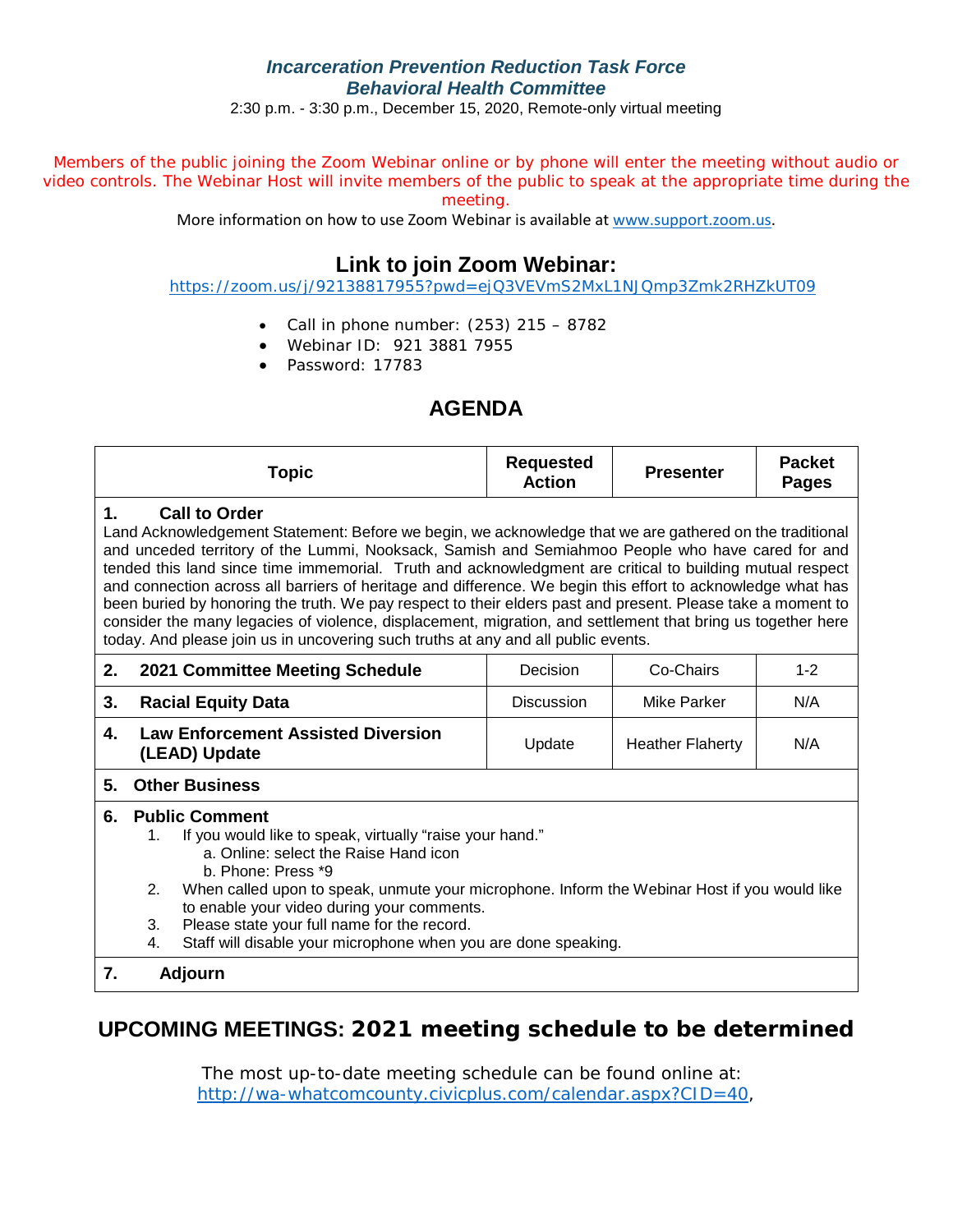# **IPR TASK FORCE & COMMITTEES: 2021 Regular Meeting Schedule**

**DRAFT**

| <b>IPR TASK FORCE</b><br>Bi-monthly on                                                                                                                   | <b>COMMITTEES</b>                                                                                                                                                |                                                                                                                                                                                 |                                                                                               |                                                                      |                                                                                                                                   |  |  |  |
|----------------------------------------------------------------------------------------------------------------------------------------------------------|------------------------------------------------------------------------------------------------------------------------------------------------------------------|---------------------------------------------------------------------------------------------------------------------------------------------------------------------------------|-----------------------------------------------------------------------------------------------|----------------------------------------------------------------------|-----------------------------------------------------------------------------------------------------------------------------------|--|--|--|
| various Mondays<br>9-11 AM                                                                                                                               | <b>BEHAVIORAL HEALTH</b><br>Monthly, various Mondays<br>2:30-3:30 PM<br>TO BE DETERMINED                                                                         | <b>LEGAL &amp; JUSTICE SYSTEMS</b><br>Monthly, 2 <sup>nd</sup> Tuesday<br>11:30 AM - 1:00 PM                                                                                    | <b>CRISIS STABILIZATION</b><br><b>FACILITY</b><br>Bi-monthly, 3rd Thursday<br>$9:30-11:00$ AM | <b>INDEX</b><br>Bi-monthly, 1 <sup>st</sup> Thursday<br>1:30-3:00 PM | <b>STEERING</b><br>Various Thursdays<br>Time TBD                                                                                  |  |  |  |
| January 4<br>February 1<br>March 15<br>April 19<br>May 17<br>June 14<br>July 19<br>August 16<br>September 20<br>October 18<br>November 15<br>December 13 | January<br>February<br>March<br>April<br>Tue, May 11, 11:30 (Joint)<br>June<br>July<br>August<br>September<br>October<br>Tue, Nov. 16, 11:30 (Joint)<br>December | January 12<br>February 9<br>March 9<br>April 13<br>May 11 (Joint)<br>June 8<br>July 13<br>August 10<br>September 14<br>October 12<br>Tue, Nov. 16, 11:30 (Joint)<br>December 14 | January 21<br>March 18<br>May 20<br>July 15<br>September 16<br>November 18                    | January 7<br>March 4<br>May 6<br>July 1<br>September 2<br>November 4 | January 21<br>March 4<br>April 8<br>May 6<br>June 3<br>July 8<br>August 5<br>September 9<br>October 7<br>November 4<br>December 2 |  |  |  |

#### **BI-ANNUAL WRITTEN REPORT SCHEDULE: JUNE**

| March/April:             | Steering Committee suggests content and structure of annual report |
|--------------------------|--------------------------------------------------------------------|
| <b>April Committees:</b> | Decide content for annual report                                   |
| May Committees:          | Final approval of committee report                                 |
| June $3:$                | Steering Committee final review and edits                          |

#### **BI-ANNUAL REPORT SCHEDULE: DECEMBER (year-end summary/what's next)**

| November 4:                 | Steering Committee suggests content & structure |
|-----------------------------|-------------------------------------------------|
| <b>November Committees:</b> | Suggest content for inclusion                   |
| December 2:                 | Steering Committee final review & edits         |
| December 13:                | Approved by full Task Force                     |
| December 14:                | Submitted to Council                            |